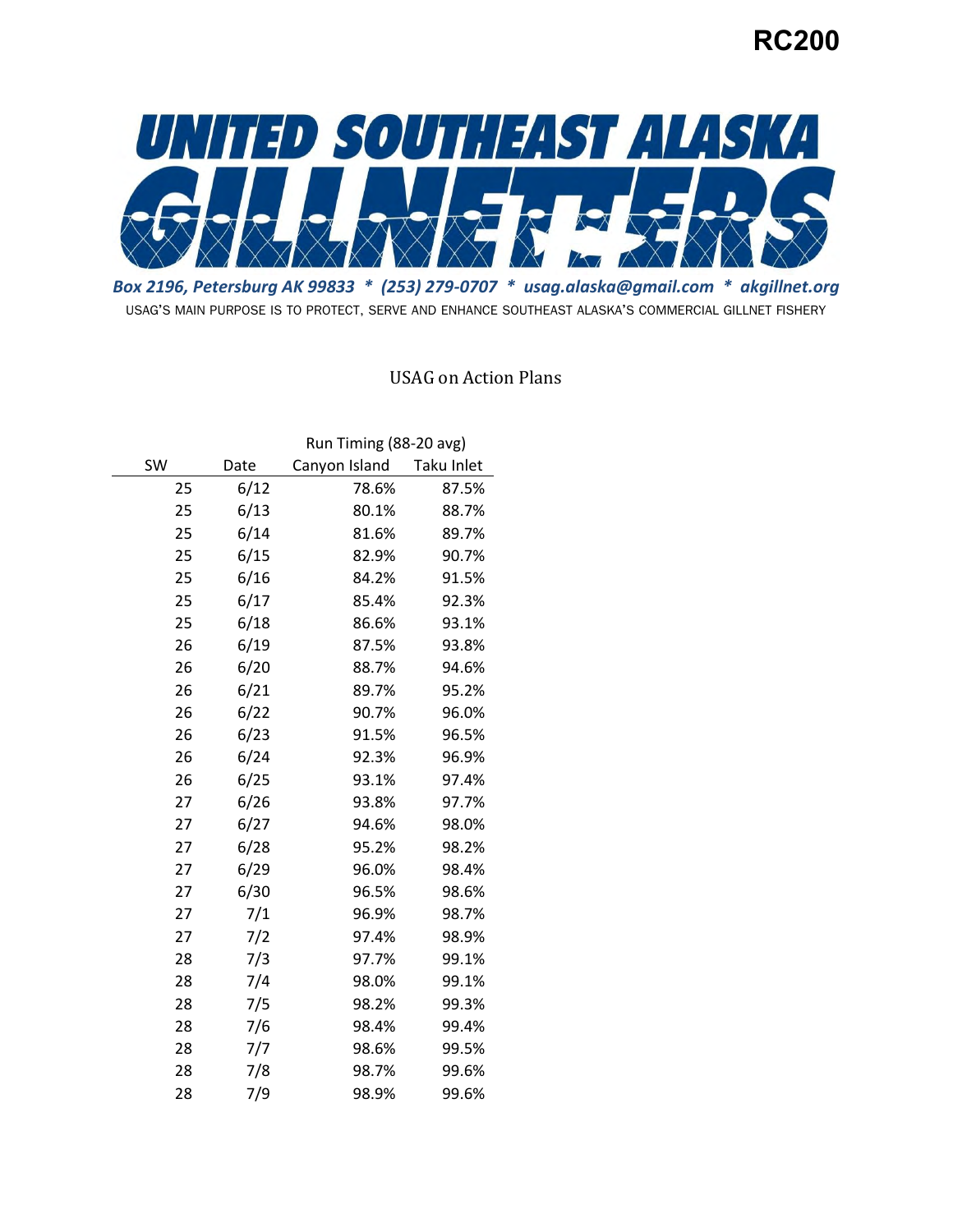# **RC200**

| 29 | 7/10 | 99.1% | 99.7% |
|----|------|-------|-------|
| 29 | 7/11 | 99.1% | 99.7% |
| 29 | 7/12 | 99.3% | 99.7% |
| 29 | 7/13 | 99.4% | 99.7% |
| 29 | 7/14 | 99.5% | 99.8% |
| 29 | 7/15 | 99.6% | 99.8% |
| 29 | 7/16 | 99.6% | 99.8% |
|    |      |       |       |



Taku king salmon returns occur earliest of all se stock. By July 1, around the end of stat week 27, 96.7% of the run is in river. While extending restrictions past this time may save a small amount of fish, it will also cost us opportunity to harvest sockeye.

| Taku River large Chinook weekly harvest |      |      |      |      |      |
|-----------------------------------------|------|------|------|------|------|
| SW                                      | 2017 | 2018 | 2019 | 2020 | 2021 |
| 25                                      | 23   |      | 13   |      |      |
| 26                                      | 38   | 6    | 24   | 42   | 28   |
| 27                                      | 41   | 5    | 40   | 67   | 73   |
| 28                                      | 19   | 9    | 30   | 34   | 39   |
| 29                                      | 23   | 10   | 17   | 46   | 11   |

This shows the recent catch history of gillnet fleet by stat week and year.